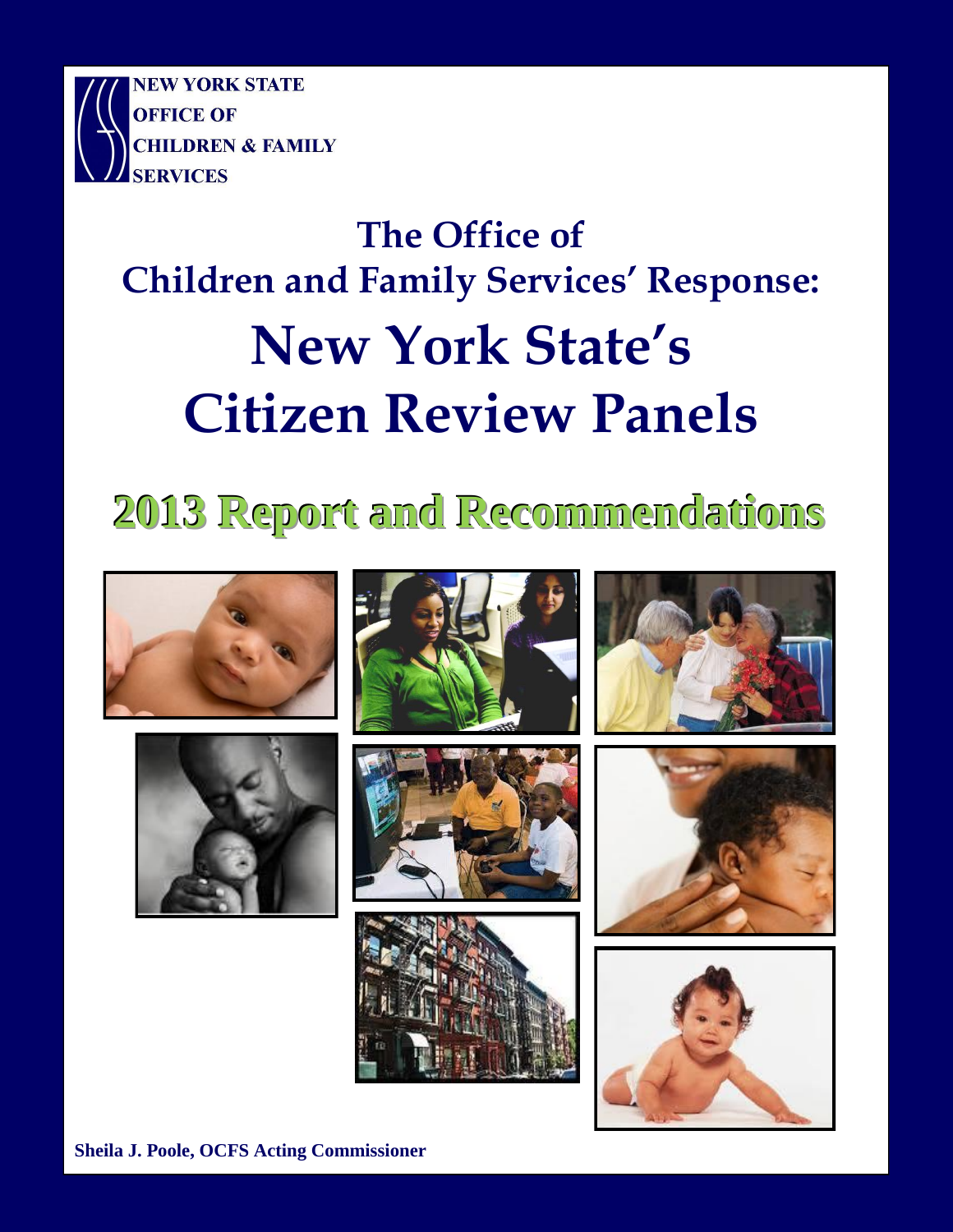## **The Office of Children and Family Services' Response: New York State's Citizen Review Panels 2013 Report and Recommendations**

#### **Introduction**

The New York State Office of Children and Family Services (OCFS) welcomes the opportunity to respond to the recommendations put forth by the Citizen Review Panels for improving child welfare services in New York State. The Panels have offered a thoughtful set of recommendations, and we are appreciative of the opportunity to attend the Panel meetings and to respond to the report. OCFS remains committed to a continued relationship with the Citizen Review Panels and to our shared efforts to improve outcomes for vulnerable children and families.

OCFS remains committed to working with the local departments of social services and the authorized voluntary agencies to promote the safety, permanency and well-being of New York's children. OCFS continues to work to improve child welfare practice on the local level by providing training and resources wherever possible. This past year we have shared a concept paper that outlines our agenda for improving well-being for children, youth, and families. Over the next several years we will look to implement screening and assessment tools that will help better identify the needs of our families, provide appropriate interventions to meet those needs, and to use data to measure performance in getting to the outcomes we seek.

## *Panel Recommendations*

## **Essential Child Welfare Services**

#### **Restore open-ended funding for preventive, protective, adoption, aftercare, and independent living services to the full 65 percent state share as called for in New York State statute.**

In this year's enacted budget, the appropriation language for preventive services reimbursement remained uncapped at 62 percent State share and 38 percent local share net of federal funding for the current State fiscal year. Again in 2013, we witnessed another reduction in foster care placements and attribute this to mandated preventive funding as well as funds used to support community based preventive programs, such as Healthy Families New York, Family Resource Centers, and Community Cafes.

In 2013-2014, we were able to fund 18 programs designed to increase services for at-risk children and youth to prevent involvement with the child welfare and juvenile justice systems and/or to expedite their return home. These funds were made available through Public/Private Partnerships. In the 2014-15 enacted budget, a total of \$3,409,000 was made available to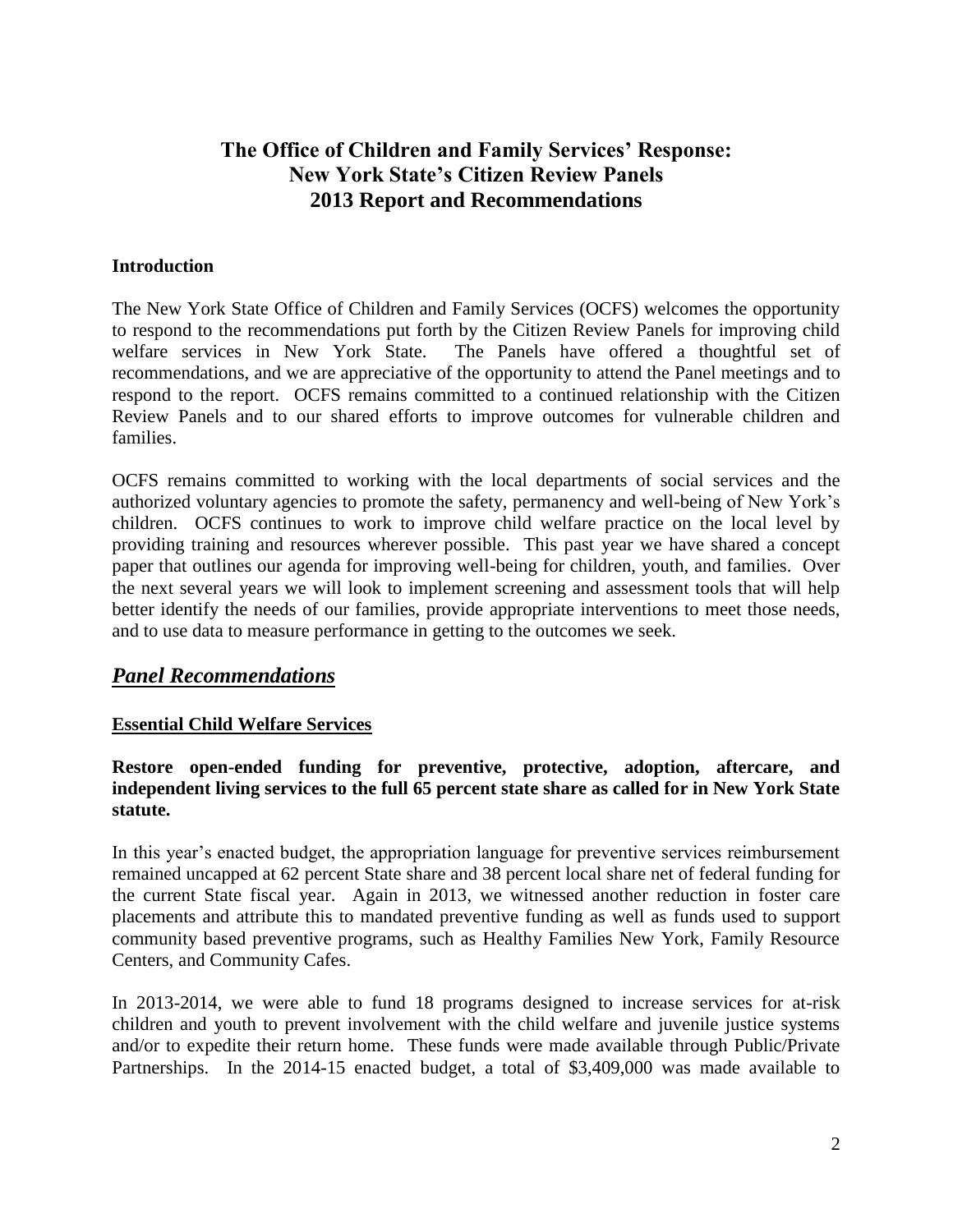support Public/Private Partnerships, and we are currently reviewing the possibility of renewing these contacts, provided each program can leverage the required matching funds.

## **Family Assessment Response (FAR)**

**Continue to support implementation of FAR throughout New York State, by providing the necessary training, coaching, and flexible funding needed to meet individual needs.**

#### **Conduct an evaluation of FAR incorporating a broader representation of counties utilizing an approach that includes a cost/benefit analysis.**

OCFS will continue to support the implementation of FAR throughout the state. We will do so by supporting the current twenty-two FAR counties to grow their programs to include a broader range of allowable allegations and to assign a sufficient number of their Child Protective Services (CPS) staff to FAR so that all eligible families can receive FAR. OCFS will also continue efforts to engage additional counties in considering the benefits of FAR and assist them to develop the necessary readiness for implementation. OCFS will continue to provide training and coaching to new and current FAR counties. In addition, OCFS will continue to conduct quality assurance reviews in partnership with FAR counties to assess the quality of FAR practice and areas for practice improvement and further coaching. OCFS is also continuing to develop additional expertise in FAR implementation and quality assurance in its own staff. OCFS training partners continue to develop their expertise in training and coaching FAR and OCFS continues to support several FAR county staff to be able to deliver the FAR training series.

Current and future funding to assist families receiving FAR services to meet their needs is available through funding streams that support CPS services. In addition, many FAR counties have instituted creative ways to locate and provide out of the ordinary resources to meet the special needs of children that will assist the families to function more effectively.

OCFS does not see the need or the benefit of an additional cost benefit analysis. Our initial evaluation and those of other states providing a differential response shows FAR to generally be cost neutral, and with the evidence of a slightly reduced penetration further into the child welfare system, there are some longer term cost savings. A broader evaluation of the counties beyond the pilot counties that focuses on cases practice, family engagement, safety, service provision, and impact on the child welfare outcomes of case openings, family court petitions, and foster care would be a worthy undertaking. At this time OCFS does not have the resources available to conduct that evaluation.

## **Racial Equity**

**Continue to address and seek to eliminate racial and ethnic disproportionality and disparities by expanding OCFS's work to additional counties through the use of datainformed and data-driven strategies.**

**Recruit more racially and ethnically diverse and bi-lingual staff to child welfare.**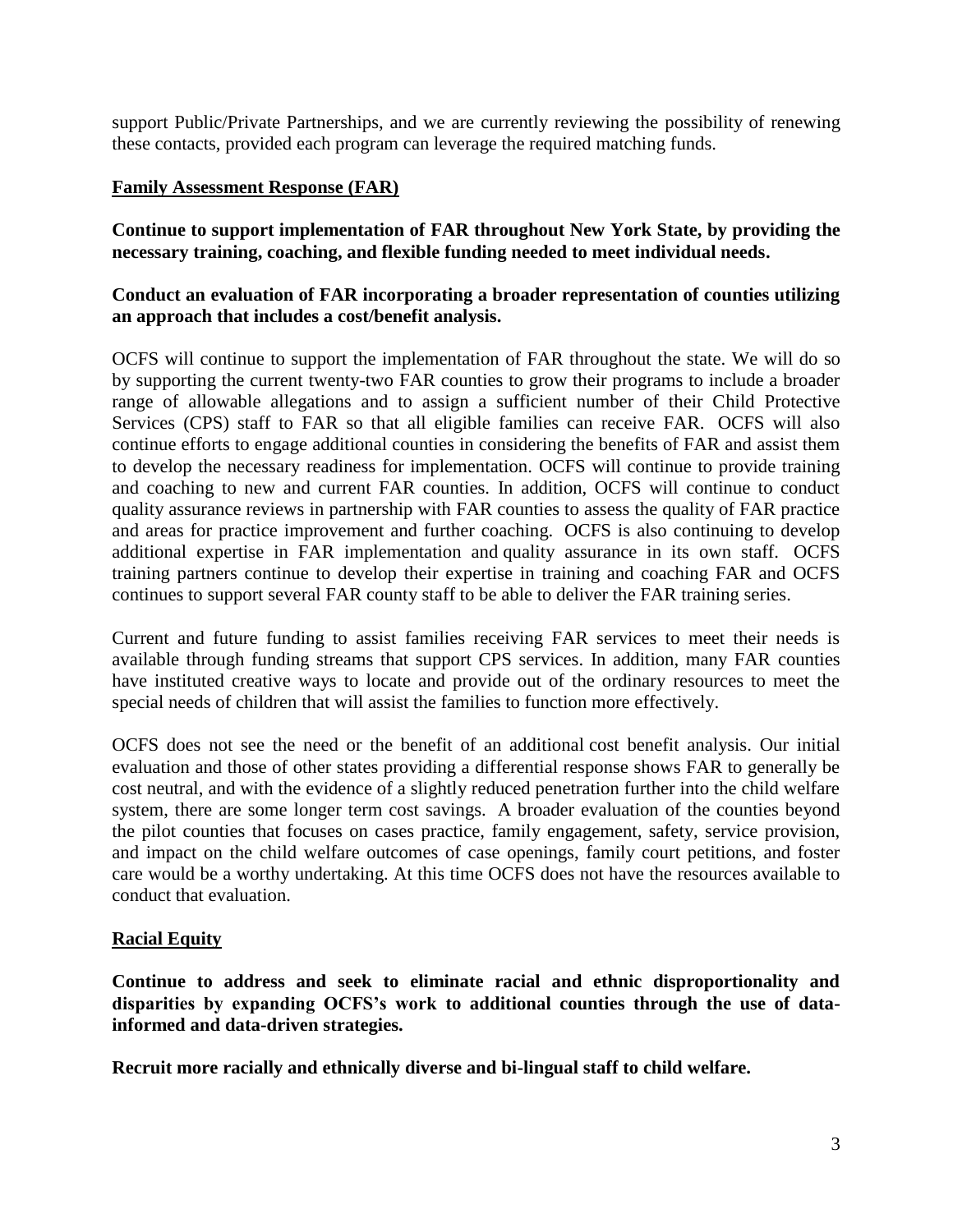#### **Require continuous staff development and education advancing cultural competence and responsiveness in child welfare.**

#### Disproportionate Minority Representation (DMR)

Children of color, specifically African-American and Native American children, are disproportionately represented in the child welfare system, as compared to their numbers in the general population. Research tells us that the reason children of color are overrepresented in the child welfare system is because of disparities in the likelihood of coming into contact with the system and disparities in the likelihood of ending involvement with the system. Research informs us that disproportionality is directly attributable to the fact that children of color are more likely to be admitted to foster care and often times less likely to leave the system. This data dictates that to address and resolve disparities we must understand the contributing social, economic, and organizational factors which result in this overrepresentation. The OCFS Disproportionate Minority Representation (DMR) work, coupled with the Race Equity and Cultural Competence (RECC) program is designed to examine these factors to help OCFS and the respective local departments of social services (LDSS) develop interventions, programs, and policy changes which will mitigate disparities in the system.

#### Practice Initiative

The goal of the DMR and RECC work is to help child welfare explore the mechanisms behind the underlying disparities which lead to disproportionality. This work, currently centered in 13 counties (Albany, Dutchess, Erie, Genesee, Monroe, Nassau, Onondaga, Orange, Rockland, Schenectady, Suffolk and Westchester), which have been identified as having the greatest disparity rates, calls for identifying disparity at the key entry points, reporting, disposition, and ultimately placement in care, to the child welfare system. This ongoing examination requires work on a number of fronts, namely:

- Extensive data analysis around each point of contact with the child welfare system to identify impacted communities and promote work being done through a cultural and race equity lens;
- Training and Technical Assistance to the LDSS from OCFS;
- Support learning exchanges and peer networking to facilitate shared learning between counties;
- Engagement of community stakeholders, i.e., schools, hospitals, the judiciary, probation, etc.;
- Additionally, exploring the impact of Family Assessment Response (FAR) upon reducing disparate outcomes for families of color.

#### **Home Visiting Restore funding for Healthy Families NY to \$26.8 million, an increase of \$3.5 million.**

#### **Provide \$5 million in funding to sustain the Nurse Family Partnership (NFP), an increase of \$3 million.**

The 2014-2015 enacted budget provided for \$23.3 million, which will allow OCFS to continue funding 36 Healthy Family New York programs. Working with the New York State Department of Health (DOH), an additional \$1 million in federal funding went to support four additional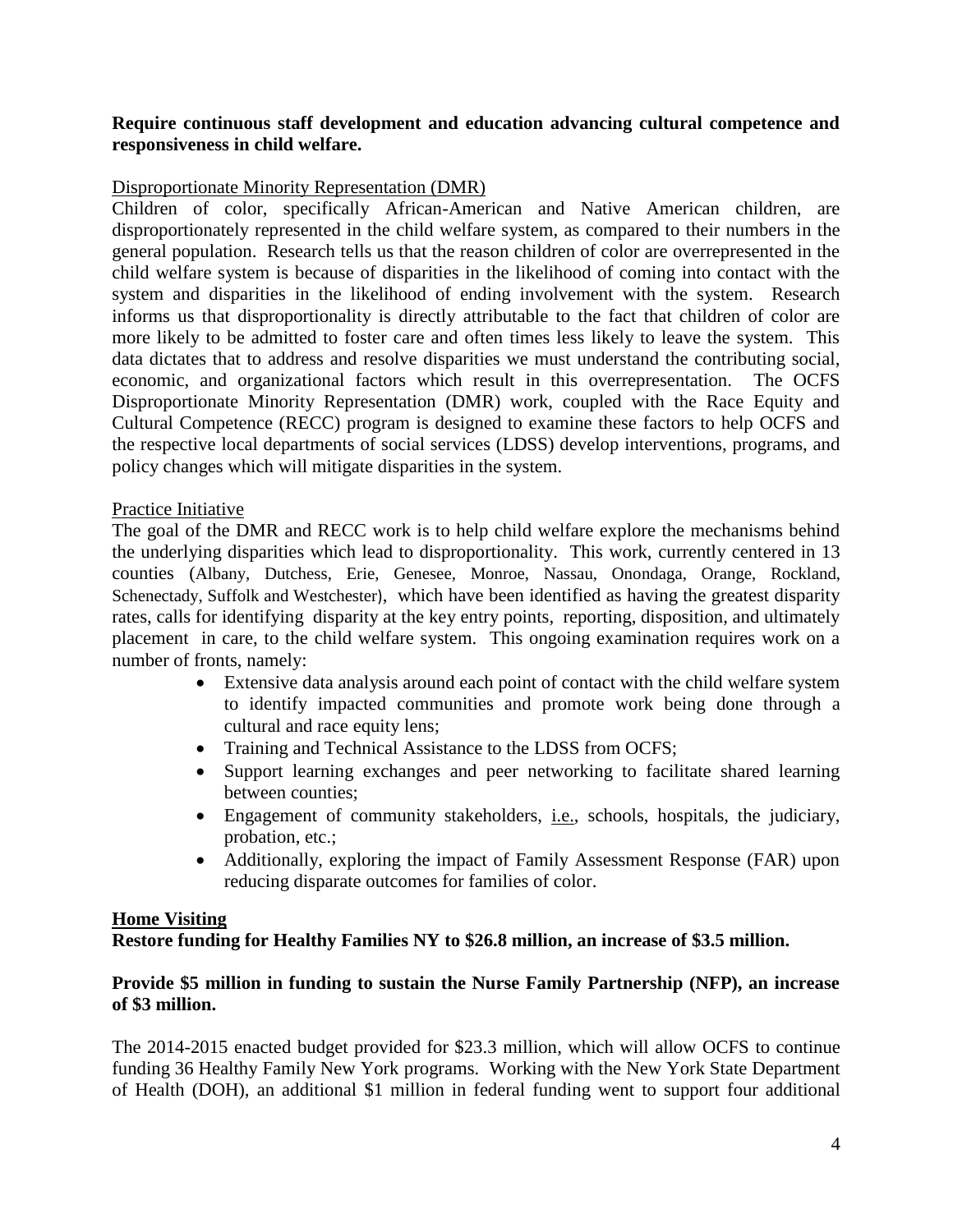maternal, infant and early childhood home visiting programs in 2013. In October, an additional \$200,000 became available and afforded OCFS the opportunity to fund one additional program.

While the oversight of Nurse Family Partnership is maintained at DOH, we are aware that they are using federals funds from the Maternal Infant and Early Childhood Home Visiting grant for programs throughout New York City, and in Monroe, Onondaga and Nassau counties. Healthy Family NY programs work collaboratively with Nurse Family Partnership programs wherever we share the same target locations.

#### **Educational Neglect**

**Eliminate educational neglect as a basis for child protective reporting for children 13 and older.**

**Identify effective practices to reduce absenteeism, educate school district personnel about these practices, and support the implementation of promising models throughout school districts in New York State.** 

**Address chronic absenteeism in primary and elementary schools where research shows the most promising results.** 

OCFS has collaborated with Inside Schools, Pipeline Winning Strategies, and NYC Children's Defense Fund to heighten awareness about this issue and identify and promote social service/education strategies to reduce the need for reporting of education neglect cases. The Child Welfare Organizing Project has also consulted with OCFS on its Administration for Children's Services Department of Education educational neglect diversion model.

OCFS continues to work on improving educational outcomes for children in foster care in particular. There are three main components to the efforts to improve educational outcomes for youth in care:

- Building local child welfare and educational collaborations to promote educational stability and school success;
- Supporting college opportunities; and
- Improving data collection and analysis.

## *Local child welfare and educational collaborations*

With support from Casey Family Programs, OCFS has engaged a number of local departments of social services and their respective school districts to select liaisons that will work together in addressing the unique educational needs of youth in foster care, and to keep children in their school of origin once they come into care. Reducing the number of school moves a child experiences can lead to improved outcomes. However, if it is determined it is in a child's best interest to change schools, the liaisons help with the speedy transfer of records to facilitate a seamless school transition. Once a local educational agency is aware of the needs of children in care, performance in K-12 education does improve. By developing liaisons in both child welfare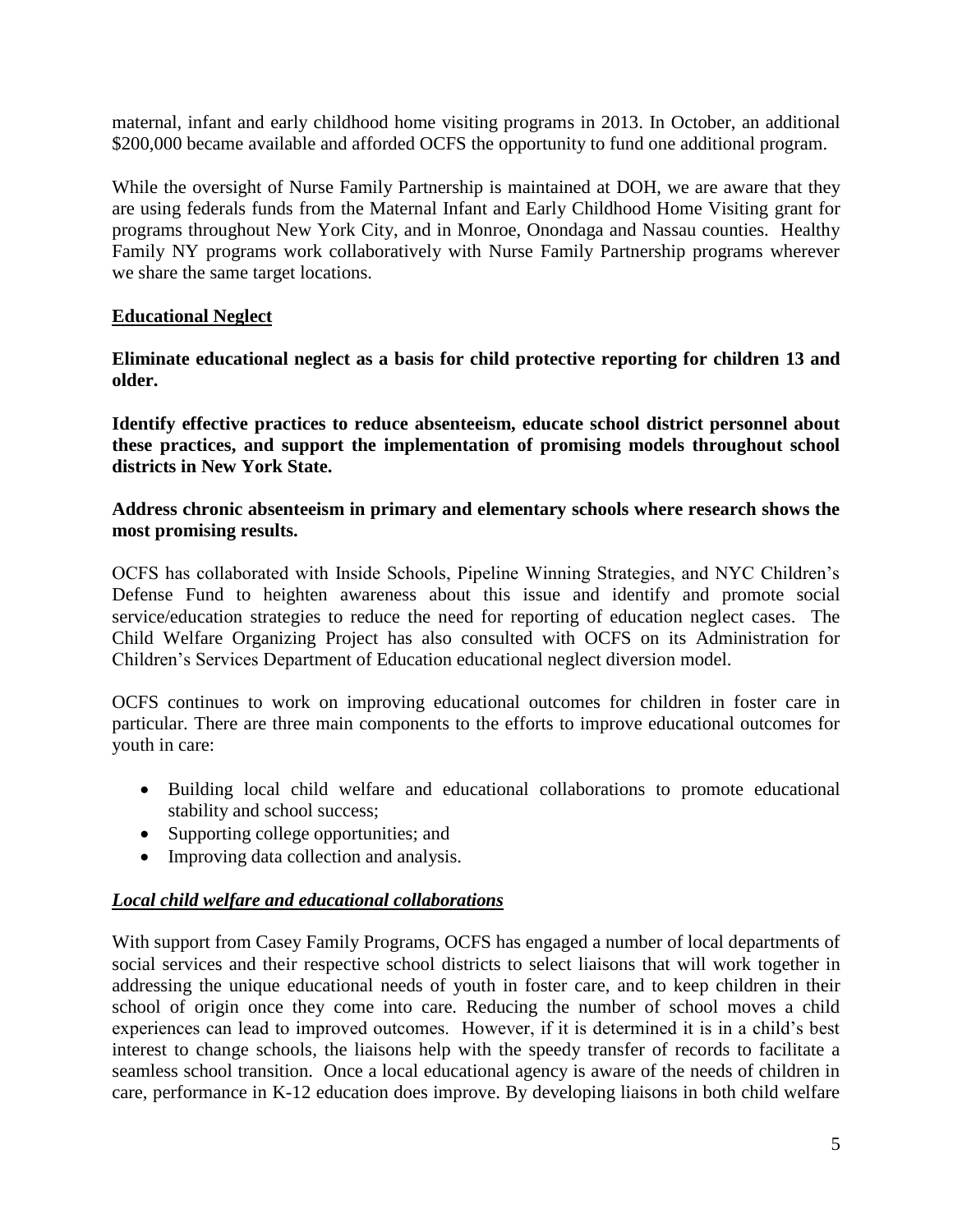and education, both systems become well versed in the policies, procedures, and practices of the other and create common understandings of the needs of youth in care. Moreover, the liaisons will serve as a point of contact and ongoing dialogue between child welfare and education.

OCFS has identified education administrators who support the success of youth in foster care. Our greatest successes have been in developing collaborative relationships with the local Family Courts, schools and the child welfare agencies. Having judicial partnerships at the local and state level has been instrumental in New York's ability to move this agenda forward. While the process is at times arduous, this effort is critical to improving educational outcomes for our youth. It is imperative to the foster care youth that the systems work together to support their educational progression. In addition, birth and foster parents are critical to this process as they need to be our youths' educational champions.

## **Develop College Supports for Youth in Care**

Few students from foster care are prepared to access postsecondary education. "Only 20 percent of students from foster care who complete high school begin to pursue post-secondary education, compared with 60 percent of non-foster care youth. Even more disheartening is the fact that less than two percent obtain a college degree." (Casey Family Programs, *Supporting Success: Improving Higher Education Outcomes for Students from Foster Care*," Version 2.0, 2010). Yet, it is well known that obtaining a post-secondary - two or four year – degree is a means for young people to successfully transition to adulthood.

In the spirit of a public private partnership, OCFS, with technical support from Casey Family Programs, is working within the State of New York university system (SUNY) to build a campus-based framework of support for students in foster care. Through our work we have identified the top needs as:

- Financial aid
- Housing Assistance
- Mentoring
- Peer support (club or organization where foster youth can bond and support one another)
- Time Management skills
- Academic and Career Counseling
- Help Transitioning from college to career

This work is in its beginning stages. It is our expectation that we will develop a model of support that can be implemented at any of the two or four year colleges within the State university system.

## **Data Collection and Analysis**

OCFS and the State Education Department have signed a Memorandum of Understanding (MOU), which will enable data sharing of student information for foster care and juvenile justice youth. Our goal is to develop real time student specific data for caseworkers and aggregate statewide data for OCFS to begin to analyze the educational performance of youth in out of home care.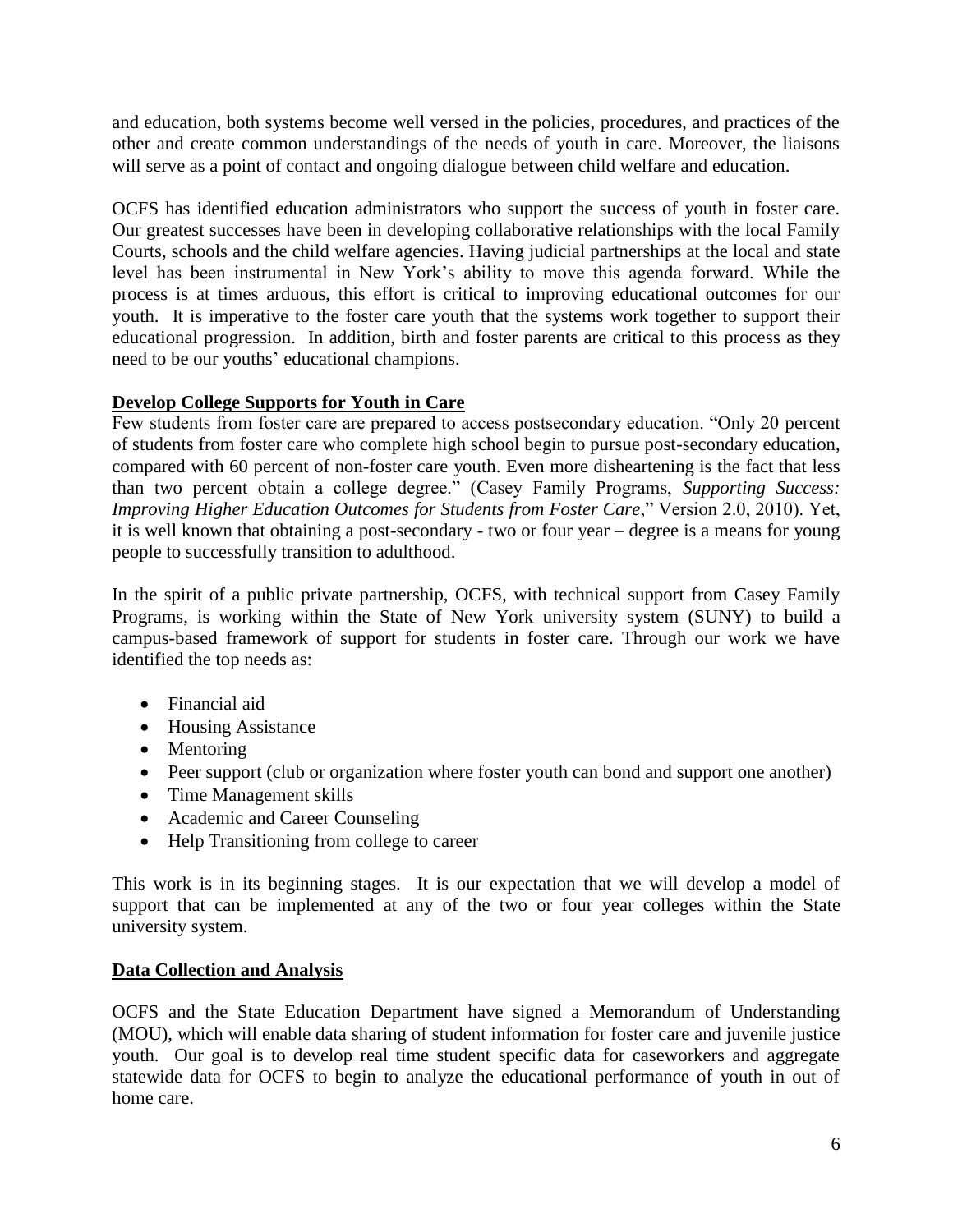## **Kinship Caregiver Services and Kinship Guardianship Assistance Program**

**Restore funding for Kinship Caregiver Services and the Kinship Navigator Program to \$3 million.**

#### **Fund Kinship Guardianship Assistance Program (KinGap) as an uncapped permanency option with no reduction to the Foster Care Block Grant.**

We are currently funding eight Kinship Caregivers programs that are in their last year of funding. The 2014-15 enacted budget added \$500,000 to bring the total amount of funding to \$838,750. It is our plan to fund the eight existing programs for another year. The Navigator Program, aimed at supporting relatives, is also funded through state and federal monies. The funding for the Kinship Navigator remained the same for 2014-2015 at \$220,500.

As noted in our response last year, changing the funding of KinGAP will require legislative action. The 2014-2015 enacted State budget maintains funding for the KinGAP program for an additional year as part of the Foster Care Block Grant.

The use of KinGAP by local departments of social services continues to grow. As of March 31, 2014, a total of 426 children have been discharged from foster care to a KinGAP arrangement since the program went into effect in April 2011. An additional 210 KinGAP applications have been approved by the local districts, but have not been finalized in court yet, and 89 applications are pending.

OCFS is continuing to promote KinGAP across the state and is regularly monitoring the KinGAP statistics as well as providing tools and assistance to local districts for their KinGAP work. We are also working closely with local districts to support their efforts to find families for children at risk of placement while providing them with the full array of options available to support kinship care.

Additionally, OCFS continues to support Family Finding, a model that seeks to identify family relationships where they had not been previously known, and supports the development of longterm family connections with a goal of finding permanency and building family connections. A total of 21 counties and 13 authorized voluntary agencies have been trained by Hillside Children's Center on Family Finding. In 2014, OCFS will continue to dedicate funds to further this training that provides caseworkers and supervisors the knowledge and skills necessary in identifying and locating family members for children placed in foster care and assisting in building lasting relationships and exploring permanency options.

## **Conclusion**

The recommendations as outlined in your report are very closely aligned with OCFS' mission, and we appreciate the partnership we have had with the Citizen Review Panels. We are